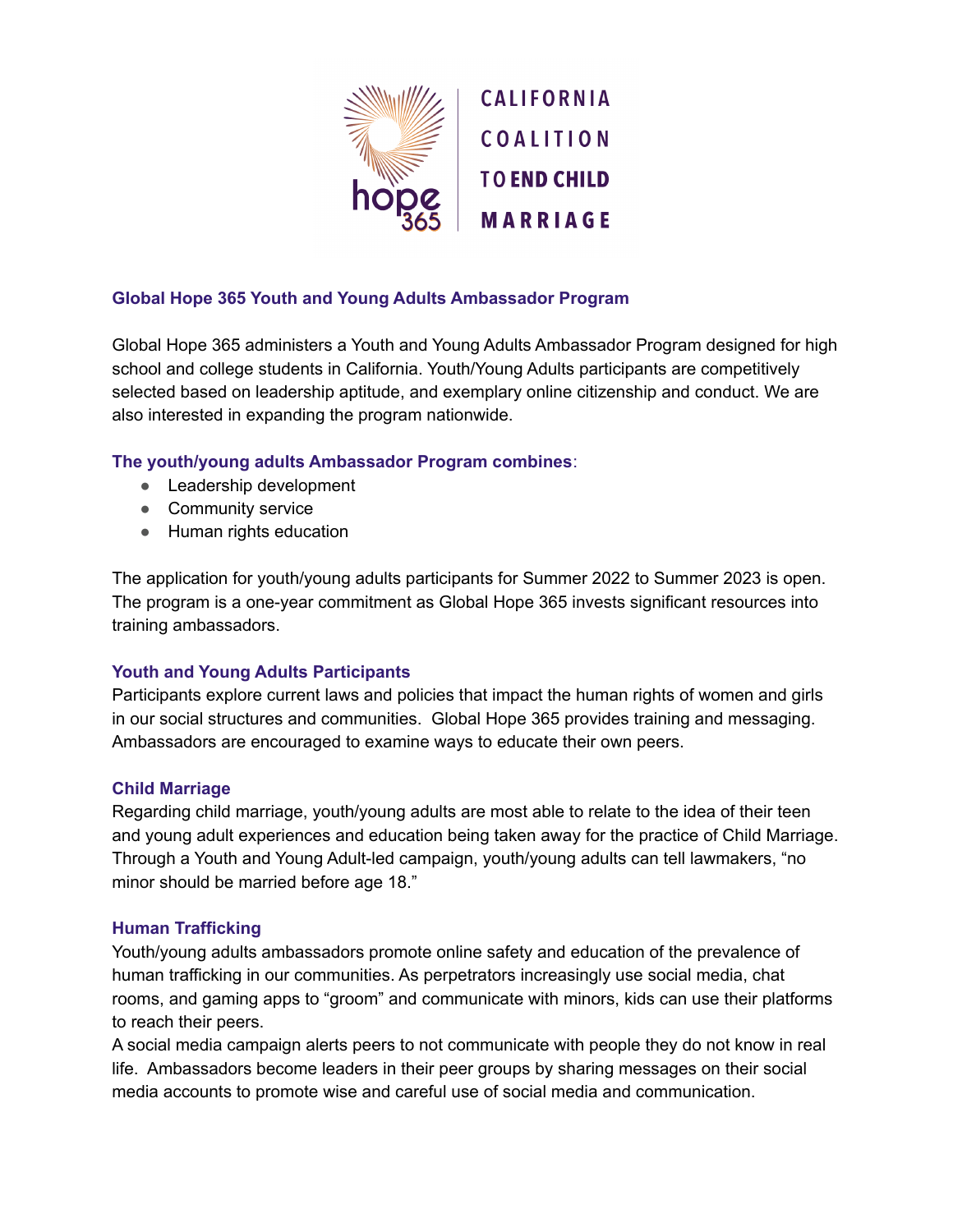

# **Eligibility Requirements**

- 1. **Eligibility:** 15-22 years old, must be currently enrolled in high school or college
- 2. **Requirements:** Exemplary online citizenship and conduct. Leadership aptitude. A resume is recommended for those aged 18 and over. A Resume is not NOT required for students under 18. Must review Global Hope 365 website and the CA Coaltion to End Child Marriage and read the [resource](https://cacoalitiontoendchildmarriage.org/resources/) articles listed there. Must be social media savvy and be active on at least 3 social media platforms (Facebook, Instagram, Twitter, Snapchat, TikTok)
- 3. **Recruitment:** Complete the application Must have a recommendation from an adult other than a parent. Parents must sign a waiver giving them permission to participate on social media platforms.
- 4. **Commitment:** Ambassadorships are awarded for a six month period that may be renewed for another six months, for a potential of a two year period. Ambassadorships are awarded for a six month period and may be renewed for six month increments up to two years.

## 5. **What ambassadors will do:**

- a. Ambassadors will share Global Hope 365 social media content at least 3 times per week. Ambassadors choice.
- b. Ambassadors can create original social media that complements the featured content and submit to GH365 for approval. If the content is approved, it will be distributed to all Ambassador's to be posted.
- c. Ambassadors are required to attend monthly Zoom meetings, and will be required to attend four in-person events per year after clearance from the state of California for in-person events.
- d. Ambassadorship may include valuable networking opportunities with local Elected Officials, Partner Organizations, as well as with fellow students from other schools and universities.
- e. Ambassadors will have the opportunity to plan a Global Hope 365 fundraiser. This allows participants to develop leadership and event coordination skills while also challenging Ambassadors to collaborate with other ambassadors and community leaders while optimizing their creativity.